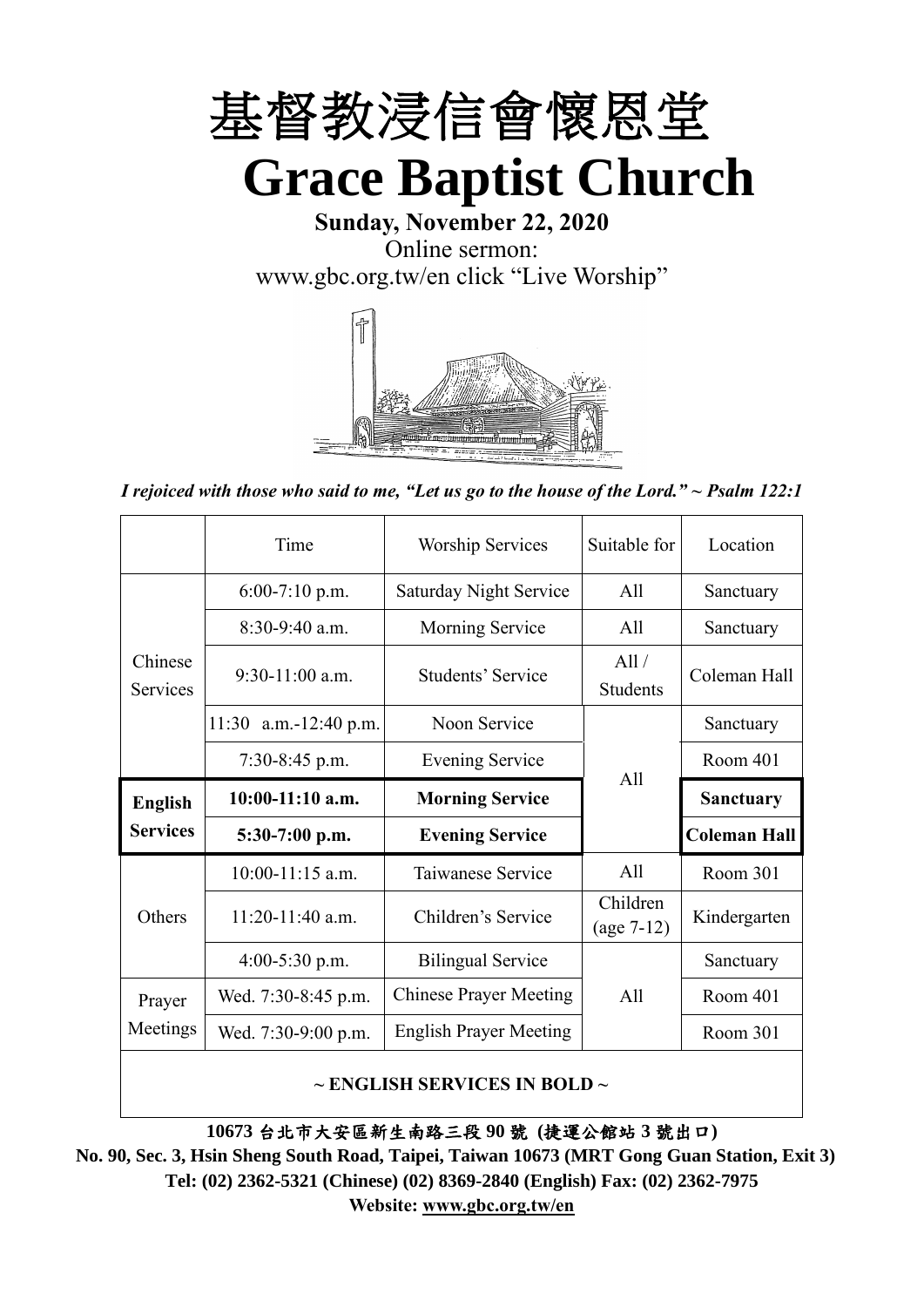#### **Welcome to Grace Baptist Church English Congregation. Thank you for choosing to worship with us and celebrate the glory of our Lord.**

|                                                 | Morning Worship Service – 10:00 a.m.<br>Sunday, November 22, 2020 (Sanctuary)                                |                                |
|-------------------------------------------------|--------------------------------------------------------------------------------------------------------------|--------------------------------|
| Prelude                                         |                                                                                                              | Monica Kong                    |
| Greeting/Prayer                                 |                                                                                                              | Anne Tan                       |
| Worship through Music                           | "How Great Thou Art"<br>"Unbroken Praise"                                                                    |                                |
| Pastoral Prayer                                 |                                                                                                              | Pastor Nick Brideson           |
| Worship through Music                           | "Living Hope"<br>"I Worship You, Almighty God"                                                               | Anne Tan                       |
| <b>Offertory Prayer</b>                         |                                                                                                              | Amanda Lou                     |
| Tithes and Offerings                            |                                                                                                              |                                |
| Doxology                                        |                                                                                                              |                                |
| Pray for Our Church                             |                                                                                                              | Minister Kevin Wang            |
| <b>Scripture Reading</b>                        | 2 Corinthians 5:15-17                                                                                        |                                |
| Message                                         | I Live to Live for Jesus                                                                                     | Pastor Jarod Davis             |
| <b>Response Song</b>                            | "Worthy of Worship"                                                                                          |                                |
| Benediction                                     |                                                                                                              | Pastor Nick Brideson           |
| Welcome                                         | "As the Lord Is with Us"                                                                                     |                                |
| Closing Song<br>Postlude                        |                                                                                                              | Anne Tan<br>Monica Kong        |
|                                                 |                                                                                                              |                                |
| Wear a mask<br>before entering<br>the Cry Room. | Nursery care is available in the "Cry Room" at the back of the Sanctuary during the Morning Worship Service. |                                |
|                                                 | Evening Worship Service – 5:30 p.m.<br>Sunday, November 22, 2020 (Coleman Hall)                              |                                |
| Prelude                                         |                                                                                                              | Joyce Pan                      |
| Prayer                                          |                                                                                                              | Alex Chen, Leader              |
| Worship through Music                           | "I Give You My Heart"                                                                                        |                                |
| Greeting                                        |                                                                                                              | Minister Kevin Wang            |
| Pastoral Prayer                                 |                                                                                                              |                                |
|                                                 |                                                                                                              | Pastor Nick Brideson           |
| Worship through Music                           | "Forever"                                                                                                    | Alex Chen, Leader              |
|                                                 | "You Alone Can Rescue"                                                                                       |                                |
|                                                 | "Unashamed"                                                                                                  |                                |
| <b>Offertory Prayer</b>                         |                                                                                                              | Kirsten Burgess                |
| Tithes and Offerings                            |                                                                                                              |                                |
| Pray for Our Church                             |                                                                                                              | Minister Kevin Wang            |
| <b>Scripture Reading</b>                        | 2 Corinthians 5:15-17                                                                                        |                                |
| Message                                         | I Live to Live for Jesus                                                                                     | Pastor Jarod Davis             |
| <b>Response Song</b>                            | "I Will Offer up My Life"                                                                                    |                                |
| <b>Closing Prayer</b>                           |                                                                                                              | Pastor Nick Brideson           |
| Welcome                                         |                                                                                                              |                                |
| <b>Closing Song</b><br>Postlude                 | "Unashamed"                                                                                                  | Alex Chen, Leader<br>Joyce Pan |

**ur Vision Is to Spread the Gospel**

To achieve this, we aim:

- ⚫ To become a house of prayer
- ⚫ Through prayer, to build the body of Christ
- ⚫ From the body, to do the work of mission in Taipei, Taiwan, and neighboring countries *"but you will receive power when the Holy Spirit has come upon you; and you shall be My witnesses both in Jerusalem, and in all Judea and Samaria, and even to the remotest part of the earth." -* Acts 1:8 (NASB)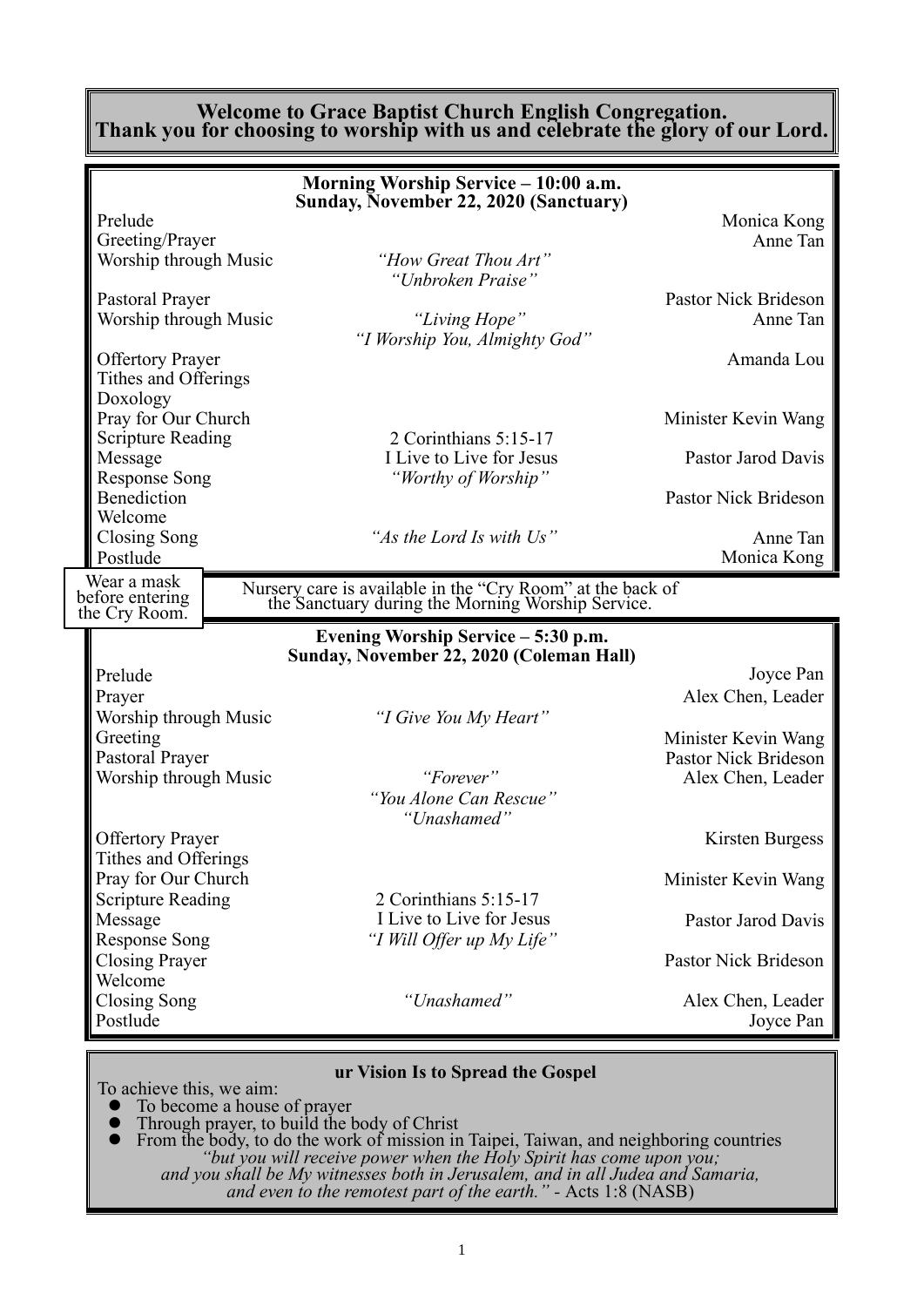# **Sermon Topic: I Live to Live for Jesus Scripture: 2 Corinthians 5:15-17**

**Speaker: Pastor Jarod Davis November 22, 2020**

#### **Scripture: 2 Corinthians 5:15-17 (ESV)**

<sup>15</sup> and he died for all, that those who live might no longer live for themselves but for him who for their sake died and was raised.

<sup>16</sup> From now on, therefore, we regard no one according to the flesh. Even though we once regarded Christ according to the flesh, we regard him thus no longer. <sup>17</sup> Therefore, if anyone is in Christ, he is a new creation. The old has passed away; behold, the new has come.

**Notes:**



#### **Sermon Next Sunday,** *November 29***:**

| <b>Speaker</b>                                                                                                                           | <b>Topic</b>             | <b>Bible Text</b> |  |  |
|------------------------------------------------------------------------------------------------------------------------------------------|--------------------------|-------------------|--|--|
| Pastor Nick Brideson                                                                                                                     | Committed to His Mission | Romans 10         |  |  |
| Study the Bible text ahead and you will get more from the sermon.<br>You are welcome to join one of the Sunday classes listed on page 6. |                          |                   |  |  |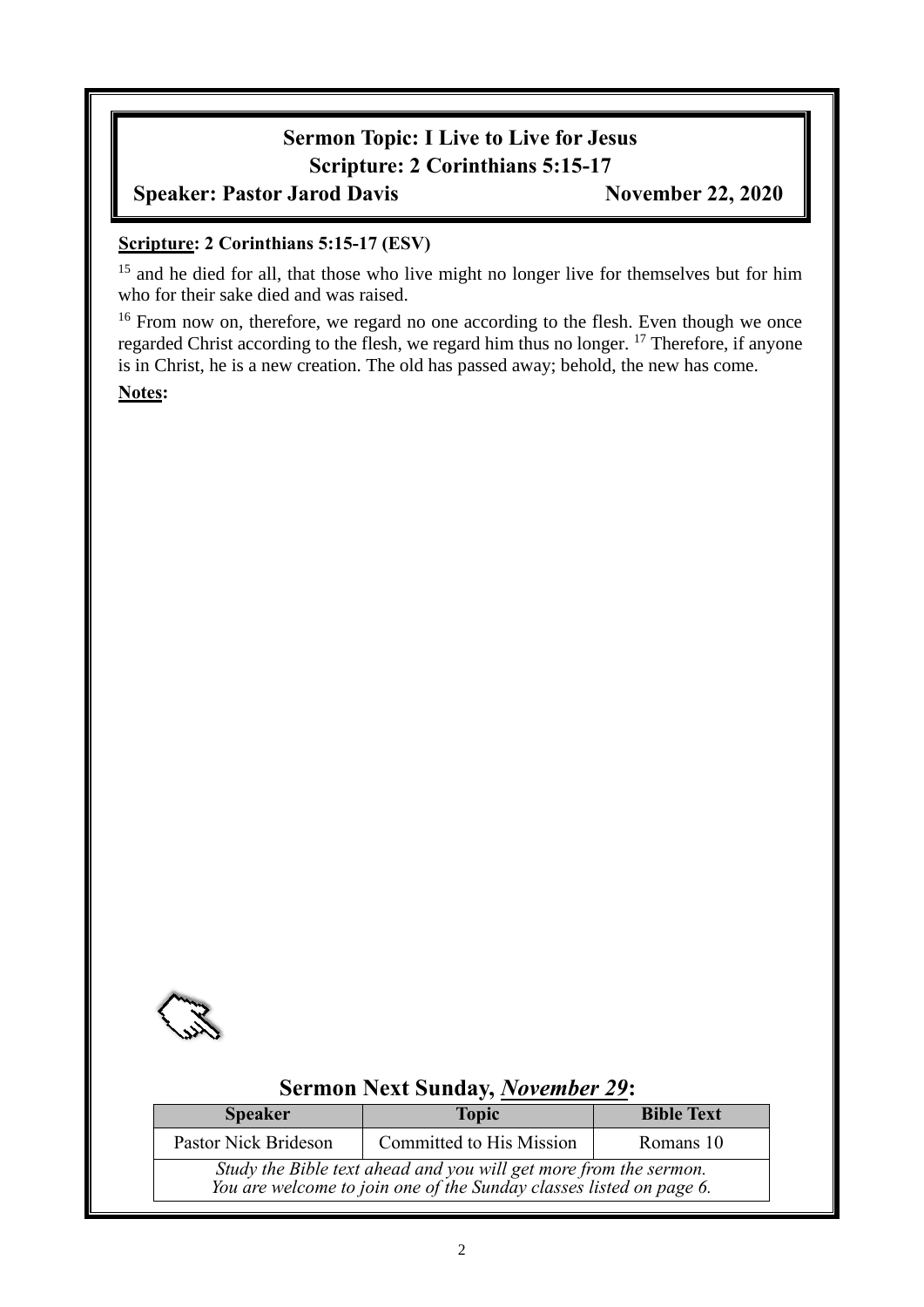### **Wednesday Night Prayer Meeting**

*"My house shall be called a house of prayer" (Matthew 21:13)*

Let us be a church of prayer. Come and pray with brothers and sisters in Christ 7:30 - 9:00 p.m. every Wednesday in Room 301. Go directly to the physical Prayer Meeting or email Minister Priscilla (priscilla@gbc.org.tw) for how to join the Zoom Prayer Meeting. Email prayer requests to Minister Priscilla.

Prayer Focus for this coming Wednesday: *The Lost*

# **Happy Birthday, Jesus! AWANA and**

A wonderfully practical way to appropriately celebrate Christmas will soon be shared with all of Grace Baptist Church. Keep watching your bulletin and listen closely to upcoming announcements for further details.

**Preschool classes will take a break TODAY, November 22.**

# **From the Senior Pastor Peter Wu and the pastoral team**

Dear GBC family members, peace be with you!

Due to the recent crisis on the college campus, GBC's Ministers held an emergency meeting on Tuesday, November 17 to pray for students. We also discussed what GBC can do for the Lord and for the student community in this situation.

We are currently looking at three approaches. Please pray and participate where possible.

- 1. We ask qualified and certified counseling psychologists and clinical psychologists among our members, if you are willing to join our "Short-Term Campus Crisis Counseling Team", to please contact Minister Charlene Chang at: 02-23625321 ext. 128; clchangym@gbc.org.tw
- 2. GBC pastoral staff will accept general counseling cases that do not require professional counseling.
- 3. We will recruit people from our congregation who are willing to serve as companions. These people will be organized to provide care, companions. These people in the regiments of the companionship, and/or support. If you are willing to join, please scan the QR code and fill in your basic information so we can contact you.



May the Lord give us love and strength to pray, care, and participate.

#### **COVID-19 Precautions**

Temperatures will be taken when you enter GBC. (Enter through GBC front door. Back door is for *exit* only.) The gate from the coffee deck (next to the sushi restaurant) will be open for people leaving GBC immediately after AM service.

- All meetings should keep an
- attendance record. The leader should keep the
- record for at least one
- month in case it is needed.
- 
- Wearing a mask to cover the nose and mouth is **required**.
- $\triangleright$  No buffet-style food in groups/meetings inside GBC. (Only lunch boxes or food in sealed packages. Drinks must be in individual containers.)



- ➢ Fill out the seating form when joining a worship service. (Family members can sit together and fill out one form with one seat number to include all members.)
- $\triangleright$  Take your bullet n home or put it in boxes marked "Bulletin RECYLE".
- $\triangleright$  See a doctor if you have a fever and cough.
- ➢ The government asks all people to not travel overseas. All people who arrive in Taiwan from overseas MUST self-quarantine for 14 days. During your quarantine, GBC welcomes you to join our worship via the Internet.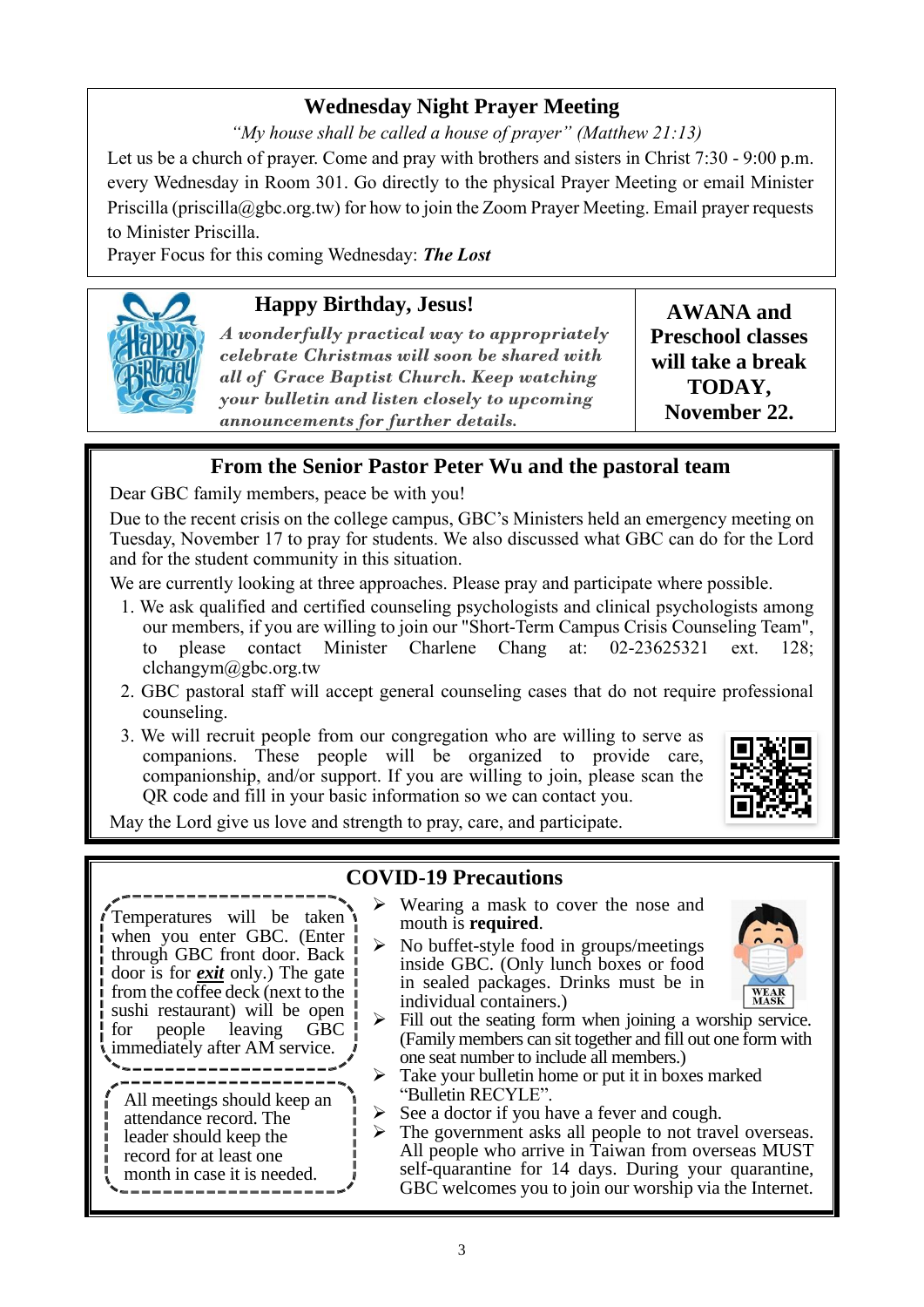# **Today's Speaker: Pastor Jarod Davis**

Jarod and Jennifer Davis grew up in Houston, Texas and met in high school. Jarod graduated with honors from Texas A&M and Southwestern Baptist Theological Seminary. Jennifer graduated from the University of Houston, Clear Lake. They were married in 1999 and continued to live in Houston where Jarod was an architect and Jennifer was a teacher. Together they loved to go on short-term mission trips and give to missions.

God called the couple to East Asia in 2003. Against all odds and experienceing significant pain, setbacks and successes while on the field, they were able to see tens of thousands of people become disciples of Jesus and watch the local churches grow until they could not only stand on their own, but could send their own missionaries into the harvest as well!!! God also blessed them with "3 sprouts" while in Asia and have had the honor of seeing Him at work in their lives. The children's ages are now 12, 10 and 6.

**THE REPORT OF A PARTICIPATION OF A PARTICIPATION OF A PARTICIPATION OF A PARTICIPATION OF A PARTICIPATION OF A PARTICIPATION OF A PARTICIPATION OF A PARTICIPATION OF A PARTICIPATION OF A PARTICIPATION OF A PARTICIPATION O** 

#### **Bible Studies for Life: Winter Season Starts December 6 New BSfL Season**



Whether you are young or old, if you follow Jesus, you are a disciple. But the quality of your discipleship isn't measured by how well you can answer questions. Discipleship is about being *transformed* into the likeness of Jesus. And transformation starts in the Word. That's why *Bible Studies for Life* is carefully crafted to help kids, students, and adults purposefully become more like Jesus every day.

**NEWS WEBSTERN COMMUNISTIPS** 

(13 sessions: on Sundays from December 6 to February 28, 2021)

We have eight *Bible Studies for Life* classes available. Please check classroom information listed on page 6 and join one of the classes directly from December 6.

|                  |                 | <b>2020 Christmas Events</b>                                     |                     |
|------------------|-----------------|------------------------------------------------------------------|---------------------|
| Date             | <b>Time</b>     | <b>Event</b>                                                     | <b>Location</b>     |
| Dec. $4(Fri.)$   | $19:45 - 21:30$ | Yin Qi Christmas Music Evangelism                                | Sanctuary           |
|                  | $09:00 - 12:00$ | <b>Grace Preschool Christmas Celebration</b>                     | Coleman Hall        |
| Dec. $5$ (Sat.)  | $15:30 - 17:30$ | Yin Qi Christmas Music Evangelism                                | Sanctuary           |
| Dec. 11 (Fri.)   | $19:30 - 21:00$ | <b>YMCA Music Concert – Messiah</b>                              | Sanctuary           |
| Dec. $13$ (Sun.) | $14:00 - 16:00$ | <b>Mabuhay Christmas Celebration (English)</b>                   | Coleman Hall        |
|                  | $10:00 - 11:10$ | <b>Hallel Singers Christmas Presentation</b><br>$- AM$ (English) | <b>Sanctuary</b>    |
|                  | $11:30 - 13:00$ | <b>Chinese Christmas Service</b>                                 | Sanctuary           |
| Dec. $20$ (Sun.) | $11:30 - 12:30$ | <b>AWANA Christmas Presentation (English)</b>                    | <b>Room 401</b>     |
|                  | $18:00 - 19:20$ | <b>Hallel Singers Christmas Presentation</b><br>- PM (English)   | <b>Sanctuary</b>    |
|                  | $19:30 - 21:30$ | <b>Christmas Evangelical Musical</b>                             | Sanctuary           |
|                  | $22:00 - 23:00$ | <b>Christmas Eve Service (English)</b>                           | <b>Coleman Hall</b> |
| Dec. $24$ (Thu.) | $22:00 - 23:00$ | <b>Christmas Eve Service</b>                                     | Sanctuary           |
|                  | $23:30 - 01:30$ | <b>Christmas Eve Midnight Concert</b>                            | Sanctuary           |
|                  |                 | $\star \star \star$ ENGLISH SERVICES IN BOLD $\star \star \star$ |                     |

**More announcements on page 5**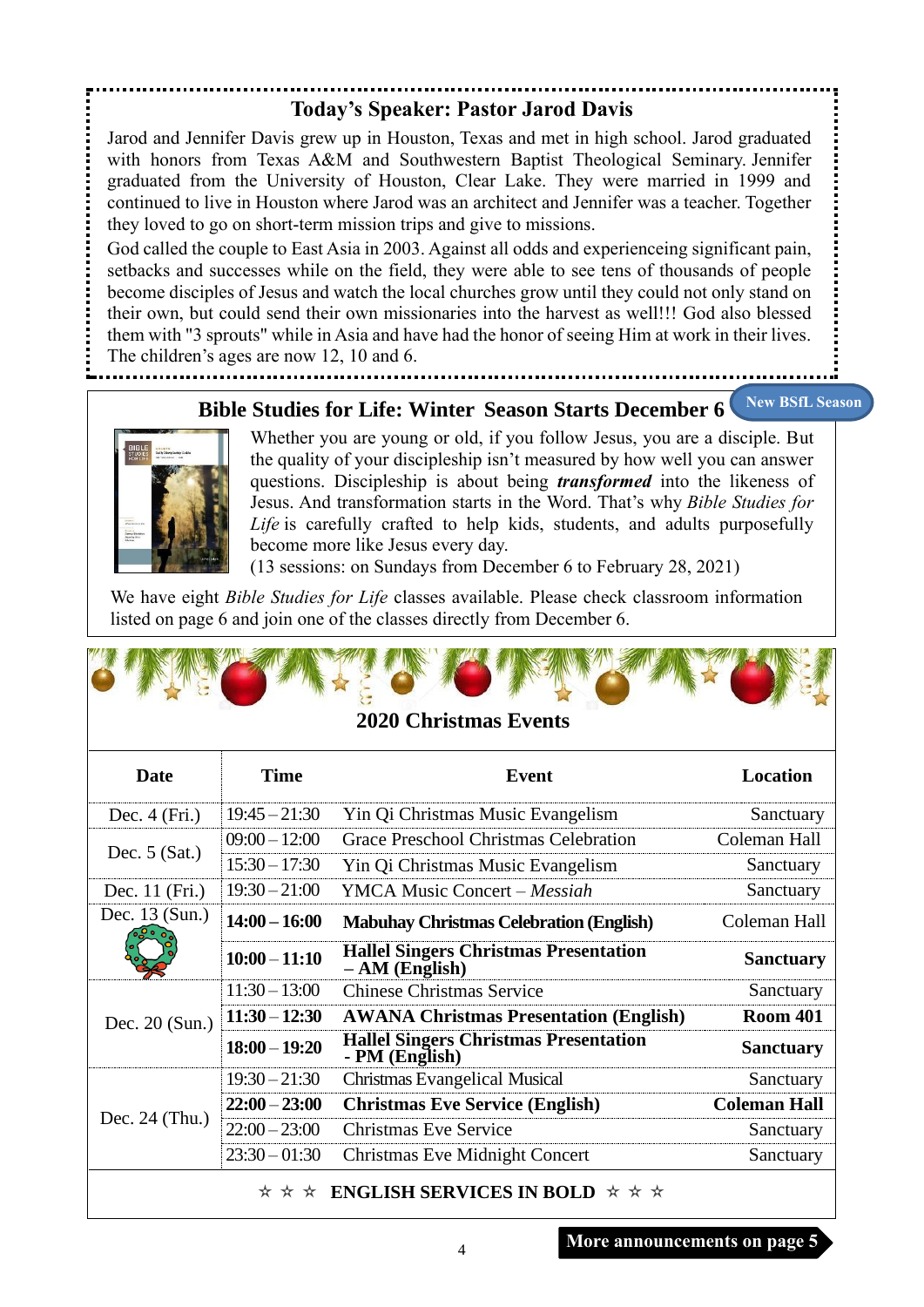#### **Mabuhay Fellowship**



Today, November 22, at 2 p.m. in Basement Room B05, Mabuhay Fellowship will continue to make preparations for a CHRISTmas program on Dec. 13 at 2:00 p.m. in Coleman Hall. All are welcome to attend our program.

The Mabuhay Fellowship comprises Filipinos aiming to share God's love and light through worship, prayer, Bible study, fellowship, gospel sharing, and ministry.

- Young Adults Fellowship: Young Adults Fellowship is for young adults from the age of 20-35 to study God's Word and grow together on 1st and 3rd Saturdays from 4:30 to 6:00 p.m. in WanFu 22 (next to GBC building). Please join the Fellowship directly. Contact Minister Kevin Wang at kevin@gbc.org.tw if you need more information.
- **Marriage-Related Services:** GBC provides marriage-related services (counseling on marriage problems/questions, pre-marrital counseling…..) for registered members. Please contact SueJenny (suejenny@gbc.org.tw) to schedule the meetings if you need counseling.
- **Issues with Our Website:** Please follow the instructions listed on GBC website home page: https://www.gbc.org.tw/en
- **Be Careful of Fake Emails:** For details see GBC website home page[: https://www.gbc.org.tw/en](https://www.gbc.org.tw/en)
- Evergreen Bilingual Fellowship: Evergreen Fellowship meets every Saturday night from 6:00 to 8:00 p.m. in GBC. To join, please email: [wistlesliang@hotmail.com.](mailto:wistlesliang@hotmail.com)

**English Congregation Leaders**

| ендими Сондгеданон Есачегу                                                                                                                                                                                                                                                                                                                                                                                                                                                                                                                             |                                                                                                                                                                                                                                                                                                                                                                                                                               |                                                                                                                                                                                                                                                                                                                                                                                                                                                                                                |                                                                                                                                                                                                                                                                                                                                                                                  |                                                                                                                                                                                                                                                                                                            |  |
|--------------------------------------------------------------------------------------------------------------------------------------------------------------------------------------------------------------------------------------------------------------------------------------------------------------------------------------------------------------------------------------------------------------------------------------------------------------------------------------------------------------------------------------------------------|-------------------------------------------------------------------------------------------------------------------------------------------------------------------------------------------------------------------------------------------------------------------------------------------------------------------------------------------------------------------------------------------------------------------------------|------------------------------------------------------------------------------------------------------------------------------------------------------------------------------------------------------------------------------------------------------------------------------------------------------------------------------------------------------------------------------------------------------------------------------------------------------------------------------------------------|----------------------------------------------------------------------------------------------------------------------------------------------------------------------------------------------------------------------------------------------------------------------------------------------------------------------------------------------------------------------------------|------------------------------------------------------------------------------------------------------------------------------------------------------------------------------------------------------------------------------------------------------------------------------------------------------------|--|
| English Pastor: Nick Brideson                                                                                                                                                                                                                                                                                                                                                                                                                                                                                                                          |                                                                                                                                                                                                                                                                                                                                                                                                                               |                                                                                                                                                                                                                                                                                                                                                                                                                                                                                                |                                                                                                                                                                                                                                                                                                                                                                                  |                                                                                                                                                                                                                                                                                                            |  |
| Pastor Nick Brideson                                                                                                                                                                                                                                                                                                                                                                                                                                                                                                                                   | Minister Priscilla Liao                                                                                                                                                                                                                                                                                                                                                                                                       |                                                                                                                                                                                                                                                                                                                                                                                                                                                                                                | Minister Kevin Wang                                                                                                                                                                                                                                                                                                                                                              |                                                                                                                                                                                                                                                                                                            |  |
| <b>Adult Education</b><br>/Mission                                                                                                                                                                                                                                                                                                                                                                                                                                                                                                                     | AM Worship                                                                                                                                                                                                                                                                                                                                                                                                                    | Children's<br>Education/Caring                                                                                                                                                                                                                                                                                                                                                                                                                                                                 | PM Worship                                                                                                                                                                                                                                                                                                                                                                       | Youth/Fellowship                                                                                                                                                                                                                                                                                           |  |
| <b>Adult Education</b><br>Nick Brideson<br>nick@gbc.org.tw<br><b>Foreign Mission:</b><br><b>Medical/Dental Team</b><br>Armand Lim<br>rmanlim@yahoo.com<br><b>VBS</b> Team<br>Priscilla Liao<br>priscilla@gbc.org.tw<br><b>Taiwan Mission:</b><br><b>TaiTung Team</b><br>Cherrie Gow Lim<br>cvgow@yahoo.com<br><b>Orphanage Ministry</b><br>Julie Chen<br>yuling0914@gmail.com<br><b>NTU Friday English</b><br><b>Conversation Group</b><br>Roy Treurnicht<br>roytreur@gmail.com<br><b>Ethiopian Students Group</b><br>Abex Tesfaye<br>abex98@gmail.com | <b>Morning Music</b><br>Cherrie Gow Lim<br>cvgow@yahoo.com<br><b>Morning Greeters</b><br>Chien Ferng<br>cferng@gmail.com<br><b>Adult Choir</b><br><b>Hand Bell Choir</b><br>Juliet Jao<br>lenyinjao@gmail.com<br><b>Hallel Singers</b><br>Cherrie Gow Lim<br>cvgow@yahoo.com<br><b>Morning Fellowship Tea</b><br>Yuri Shih<br>yuchen phone@hotmail.com<br><b>Morning Multimedia</b><br>Vicky Lin<br>gbcmorningmedia@gmail.com | <b>Cryroom Children's</b><br><b>Care Ministry</b><br>Abby Tu<br>abbbytu@gmail.com<br><b>Preschool</b><br>Joanna Peng<br>Joanna1285@hotmail.com<br><b>AWANA Spark Group</b><br>Crystal Turner<br>elisayeh@yahoo.com<br><b>AWANA T&amp;T Group</b><br>Ming Lai<br>minglai88@gmail.com<br><b>Praver Ministry</b><br>Priscilla Liao<br>$priscilla(\partial gbc.org.tw)$<br><b>Hospital Visitation</b><br>Amanda Lou<br>lou.amanda@gmail.com<br><b>Small Groups</b><br>Women<br>General<br>Ministry | <b>Evening Music Team</b><br>Alex Chen<br>gbceworshipteam@gmail.com above)<br><b>Evening Greeters</b><br>Vicky Kuo<br>asiaglobe999@gmail.com<br>Evening Multimedia<br>Jusak Tandean<br>jtandean@yahoo.com<br><b>Evening Tea / Baptism</b><br><b>Celebration Fellowship</b><br>Michelle Cheng<br>yealincheng@yahoo.com<br><b>Baptism Support</b><br>Aline Kao<br>aline@gbc.org.tw | <b>Trinity Youth</b><br>(Grade 7 and<br>Grant & Kirsten<br><b>Burgess</b><br>grantburgess@live.co.za<br><b>Mabuhay Fellowship</b><br>Ava Zamora<br>avazam@yahoo.com<br><b>Young Adults</b><br>Fellowship<br>Kevin Wang<br>kevin@gbc.org.tw<br><b>Small Groups</b><br>Youth<br><b>Students</b><br>Parenting |  |
| <b>Secretarial staff</b><br>SueJenny Hsu<br>Stella Chen (part-time)<br>suejenny@gbc.org.tw<br>stella@gbc.org.tw                                                                                                                                                                                                                                                                                                                                                                                                                                        |                                                                                                                                                                                                                                                                                                                                                                                                                               | Deacon<br>Michael Huang<br>mhuang500@yahoo.com                                                                                                                                                                                                                                                                                                                                                                                                                                                 |                                                                                                                                                                                                                                                                                                                                                                                  | <b>Alternate Deacon</b><br>Armand Lim<br>rmanlim@yahoo.com                                                                                                                                                                                                                                                 |  |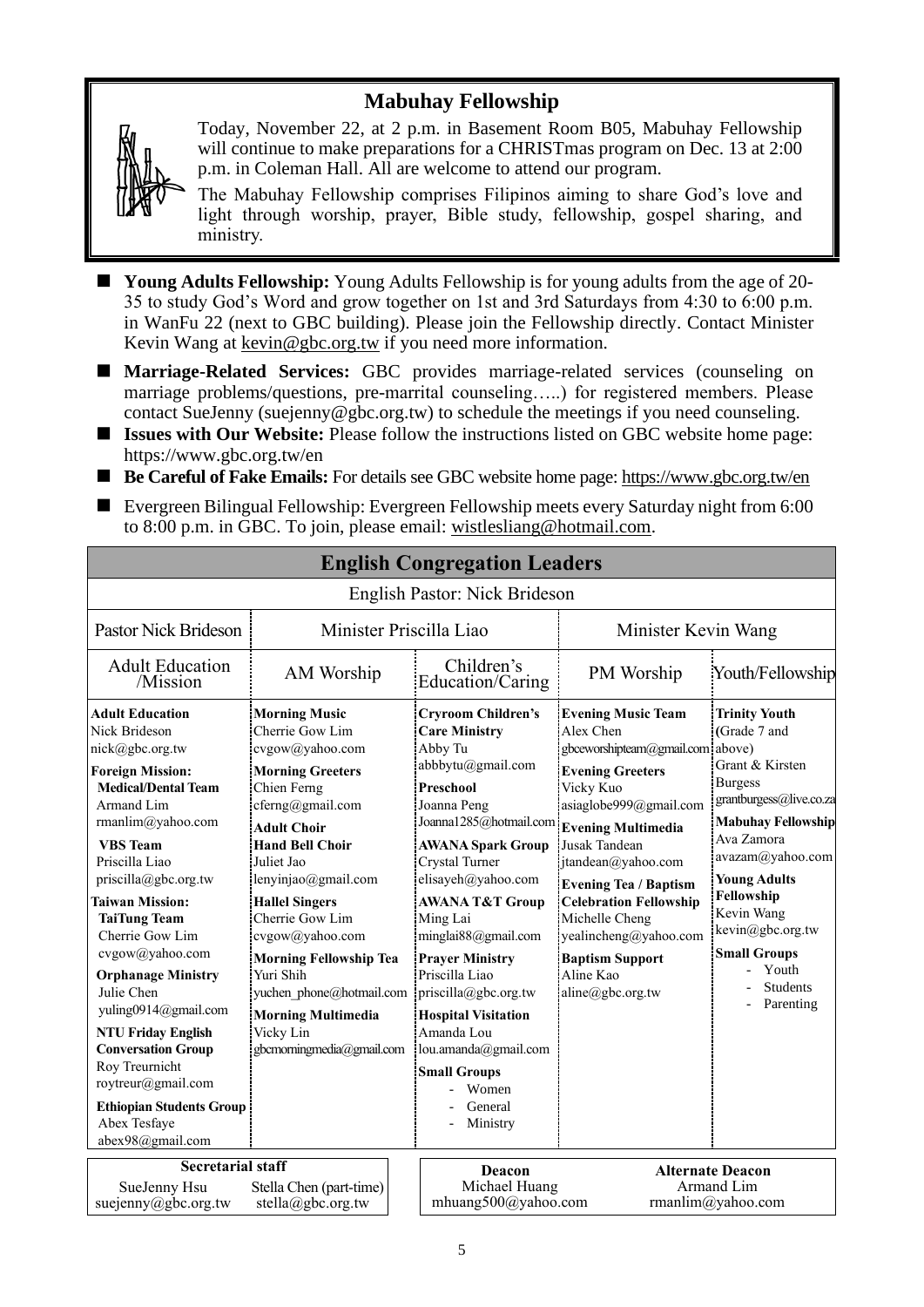| $\star\star$ Sunday School Information – Join a class directly $\star\star$ |                                                                                                                       |                                                                                                   |  |  |
|-----------------------------------------------------------------------------|-----------------------------------------------------------------------------------------------------------------------|---------------------------------------------------------------------------------------------------|--|--|
| <b>Class</b>                                                                | Time & Room                                                                                                           |                                                                                                   |  |  |
| <b>Beginning Christian Life</b>                                             | <b>NOTE:</b> To go to either the Calvary or Mount of Olives<br>rooms, take the stairs by the front desk, 2.5th floor. |                                                                                                   |  |  |
| Alpha – New and non-Christians                                              | $11:30$ a.m.                                                                                                          | Calvary Room                                                                                      |  |  |
| Christianity 101 - required for baptism                                     | $11:30$ a.m.                                                                                                          | <b>Mount of Olives</b>                                                                            |  |  |
| <b>Maturing Christians</b>                                                  |                                                                                                                       |                                                                                                   |  |  |
|                                                                             | 9:00 a.m.                                                                                                             | Mount of Olives Room                                                                              |  |  |
| <b>Bible Studies for Life</b>                                               | 11:30 a.m.                                                                                                            | 5 classes:<br>Room B03 - in Bahasa<br>Room B04<br>Room B05<br>WanFu 22A<br>Cancelled<br>WanFu 22C |  |  |
|                                                                             | $2:30$ p.m.                                                                                                           | TODAY<br>Room 306                                                                                 |  |  |
|                                                                             | $4:00$ p.m.                                                                                                           | Room 305                                                                                          |  |  |
| <b>Youth: Grade 7 and above</b>                                             |                                                                                                                       |                                                                                                   |  |  |
| <b>Bible Studies for Life</b>                                               | 11:30 a.m.                                                                                                            | Room 405                                                                                          |  |  |
| <b>Children</b>                                                             |                                                                                                                       |                                                                                                   |  |  |
| Nursery - Age 3 and under                                                   | $11:20$ a.m. $-12:50$ p.m.                                                                                            | Kindergarten                                                                                      |  |  |
| Preschool - Age 3 to 5                                                      | 11:40 a.m. - 12:40 p.m.                                                                                               | Room 403                                                                                          |  |  |
| AWANA - Kindergarten $(\pm \text{m})$ to Grade 6                            | 11:30 a.m. $-1:00$ p.m.                                                                                               | Rooms 401 / 404                                                                                   |  |  |

| $\star \star$ Fellowships - Join a fellowship directly $\star \star$ |                                                           |            |  |  |
|----------------------------------------------------------------------|-----------------------------------------------------------|------------|--|--|
| Fellowship<br>Time<br>Location                                       |                                                           |            |  |  |
| Mabuhay                                                              | Sundays; $2:00 - 4:00$ p.m.                               | <b>B05</b> |  |  |
| Young Adults $(20 - 35 \text{ y.o.})$                                | $1st$ & 3 <sup>rd</sup> Saturdays; 4:30 p.m. to 6:00 p.m. | WanFu 22   |  |  |

| $\star\star$ Small Groups – Contact the leader to join $\star\star$                                               |                                                 |                                                                 |                                                           |  |
|-------------------------------------------------------------------------------------------------------------------|-------------------------------------------------|-----------------------------------------------------------------|-----------------------------------------------------------|--|
| <b>Type</b>                                                                                                       | <b>Name</b>                                     | Day/Time                                                        | <b>Location/Contact Emails</b>                            |  |
|                                                                                                                   | NTU Friday English<br><b>Conversation Group</b> | Friday<br>$12:20 - 1:10$ pm                                     | NTU<br>roytreur@gmail.com                                 |  |
| <b>Students</b>                                                                                                   | <b>International Students Group</b>             | Friday<br>$7:30 - 9:00 \text{ pm}$                              | WanFu 22A<br>cesaledro57@gmail.com                        |  |
| Language/<br>Nationality                                                                                          | <b>Ethiopian Students Group</b>                 | Thursday<br>$4:00 - 5:30$ p.m.                                  | <b>Room 307</b><br>abex98@gmail.com                       |  |
| Parenting                                                                                                         | Parenting Group                                 | $2in$ & $4in$ Sunday<br>$11:30$ am $- 12:30$ pm                 | GBC Room 402<br>rod syverson@hotmail.com                  |  |
| Women                                                                                                             | Women's Breakfast Group                         | 2 <sup>na</sup> & 4 <sup>th</sup> Saturday<br>$8:30 - 10:30$ am | WanFu 22A<br>joeym.vanderwerf@gmail.com                   |  |
|                                                                                                                   | Salt & Light                                    | Sunday<br>$1:30 - 3:00$ pm                                      | <b>GBC Mount of Olives Room</b><br>paulhan2908@gmail.com  |  |
|                                                                                                                   | <b>Bilingual Interpretation Group</b>           | Sunday<br>$2:00 - 4:00$ pm                                      | GBC Room 303<br>$cfindler(a)$ yahoo.com                   |  |
|                                                                                                                   | Crown of Beauty                                 | Saturday<br>$2:00 - 4:00$ pm                                    | <b>GBC Mount of Olives Room</b><br>clemence4261@gmail.com |  |
| General                                                                                                           | Thursday Night Bible<br><b>Study Group</b>      | Thursday<br>$7:30 - 9:00$ pm                                    | GBC Room 301<br>rod_syverson@hotmail.com                  |  |
|                                                                                                                   | NanGang Bible<br><b>Study Group</b>             | Friday<br>$7:00 - 9:30$ pm                                      | <b>NanGang</b><br>sagitamaria@gmail.com                   |  |
|                                                                                                                   | YungHe Bible Study Group                        | Friday<br>$7:00 - 8:30$ pm                                      | YungHe<br>yedukondaluster@gmail.com                       |  |
|                                                                                                                   | HsinChu Bible Study Group                       | Friday<br>$7:30 - 8:45$ pm                                      | <b>HsinChu</b><br>rmanlim@yahoo.com                       |  |
| Ministry                                                                                                          | <b>Hospital Visitation Group</b>                | Thursday<br>$1:30 - 2:30$ pm                                    | Near GBC<br>lou.amanda@gmail.com                          |  |
| If you are interested in starting a new group,<br>please contact Minister Priscilla Liao at priscilla@gbc.org.tw. |                                                 |                                                                 |                                                           |  |